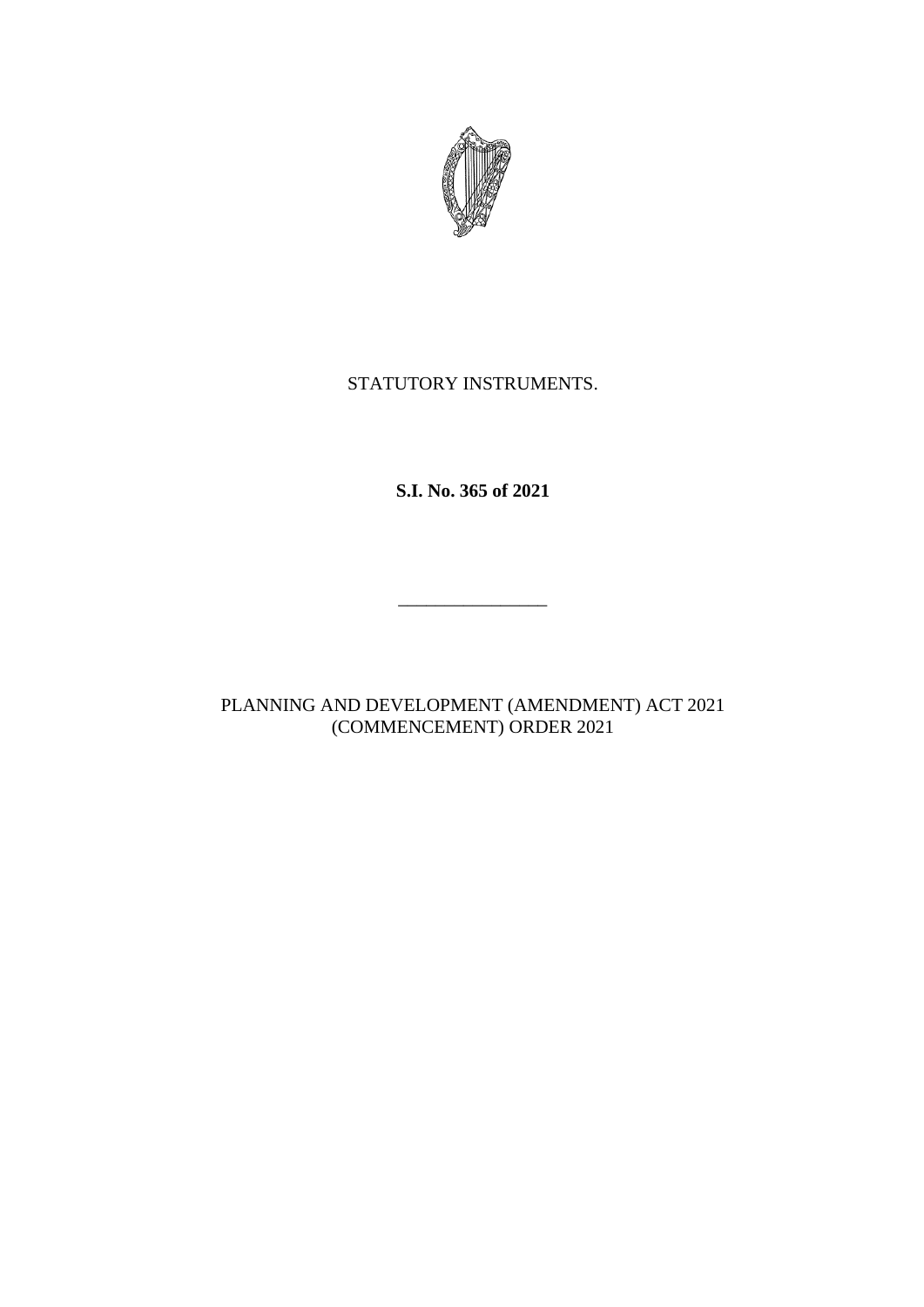## S.I. No. 365 of 2021

## PLANNING AND DEVELOPMENT (AMENDMENT) ACT 2021 (COMMENCEMENT) ORDER 2021

I, DARRAGH O'BRIEN, Minister for Housing, Local Government and Heritage, in exercise of the powers conferred on me by section 11(2) of the Planning and Development (Amendment) Act 2021 (No. 18 of 2021), hereby order as follows:

1. This Order may be cited as the Planning and Development (Amendment) Act 2021 (Commencement) Order 2021.

2. The 16th day of July 2021 is appointed as the day on which the Planning and Development (Amendment) Act 2021 (No. 18 of 2021), other than section 7, shall come into operation.



GIVEN under my Official Seal, 16 July, 2021.

DARRAGH O'BRIEN, Minister for Housing, Local Government and Heritage.